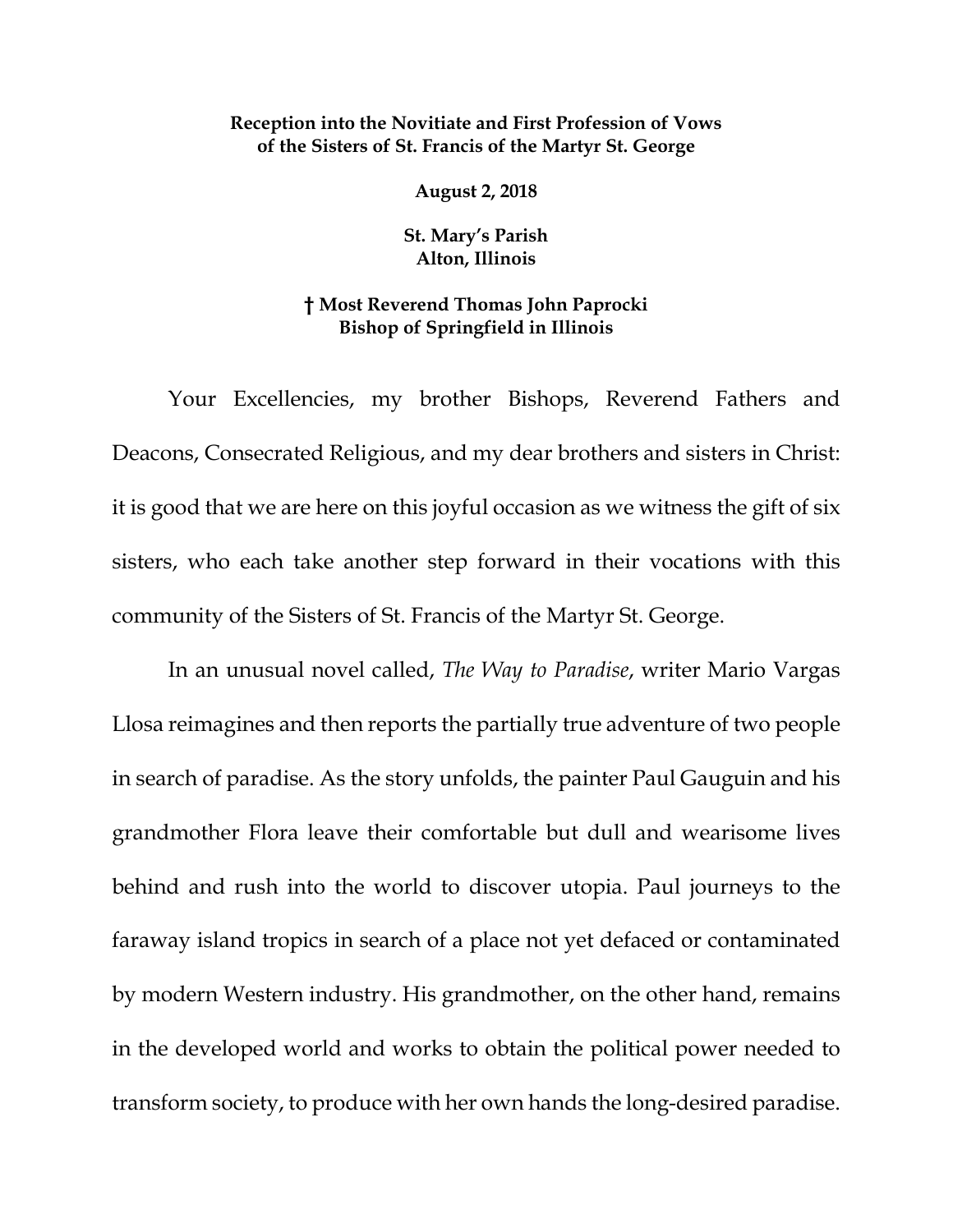The painter looks to untouched nature without humanity, while his grandmother seeks to save the world herself. He hunts for paradise in the survival of the past and she anticipates it in a self-made egalitarian future. But after fruitless searches and years of exertion, neither find what they are looking for; both end their quests in despair.

I said the story is partly true because Llosa based this work on the actual travels of the artist Paul Gauguin at the end of the 19<sup>th</sup> century, who had fled Western civilization in search of paradise in Tahiti. When he found it ruined by tourists, he moved to the more remote Marquesas Islands, but when he arrived, he found the missionaries already there. Paradise was no more; Gauguin despaired, and attempted suicide.

Yet a year prior to this attempt, Gauguin had finished his masterpiece, a 55 x 148 inch painting that he titled with three questions: *"From where do we come? What are we? Where are we going?"* On one canvas, Gauguin poses the three questions each one of us asks himself or herself over a lifetime. They compel us to search out a paradise where answers may be found. In searching for these answers, many trudge the same paths as Gauguin and his grandmother.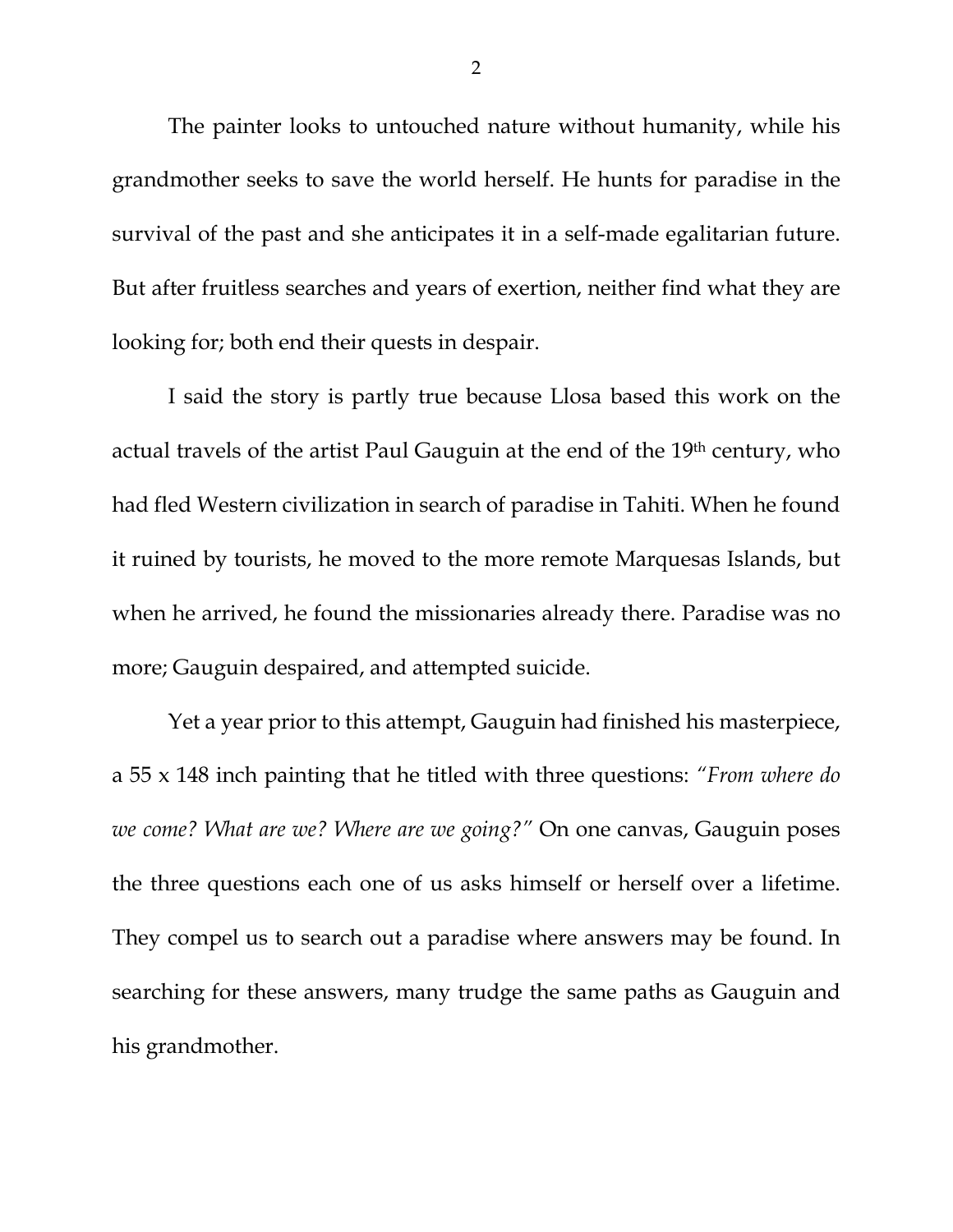Some look to the past, to a time and a place without humanity, thinking the problem is other people. The more common choice today is Flora's: thinking humanity itself is the paradise — that we are perfectly capable of producing the utopian future ourselves.

Christianity furnishes no easy answers to Gauguin's questions, no roadmap to take to uncover and inhabit paradise; instead, it offers an alternative. It advances a story that some may consider odd, a story of the God of Israel who becomes human in the person of Jesus. And the indispensable core of His story is the last three days of his life, taking us from the Last Supper to the empty tomb. That is where we find Jesus in today's Gospel from St. John: we are with Him at the Last Supper in the middle of his Farewell Discourse (John 15:9-7). In a matter of hours, He will be arrested; a few hours more, arraigned before Pilate; and a few hours more, crucified. And those now with Him, to whom he addresses His command to love as He loves, will flee. One will betray Him, another deny Him, and the rest, except for John, will not emerge until after the resurrection.

This is our foundational story, and we gather together at the altar every day to re-live it. Yet it is a story which tells of the moment when there was no story to tell, when our future disappeared.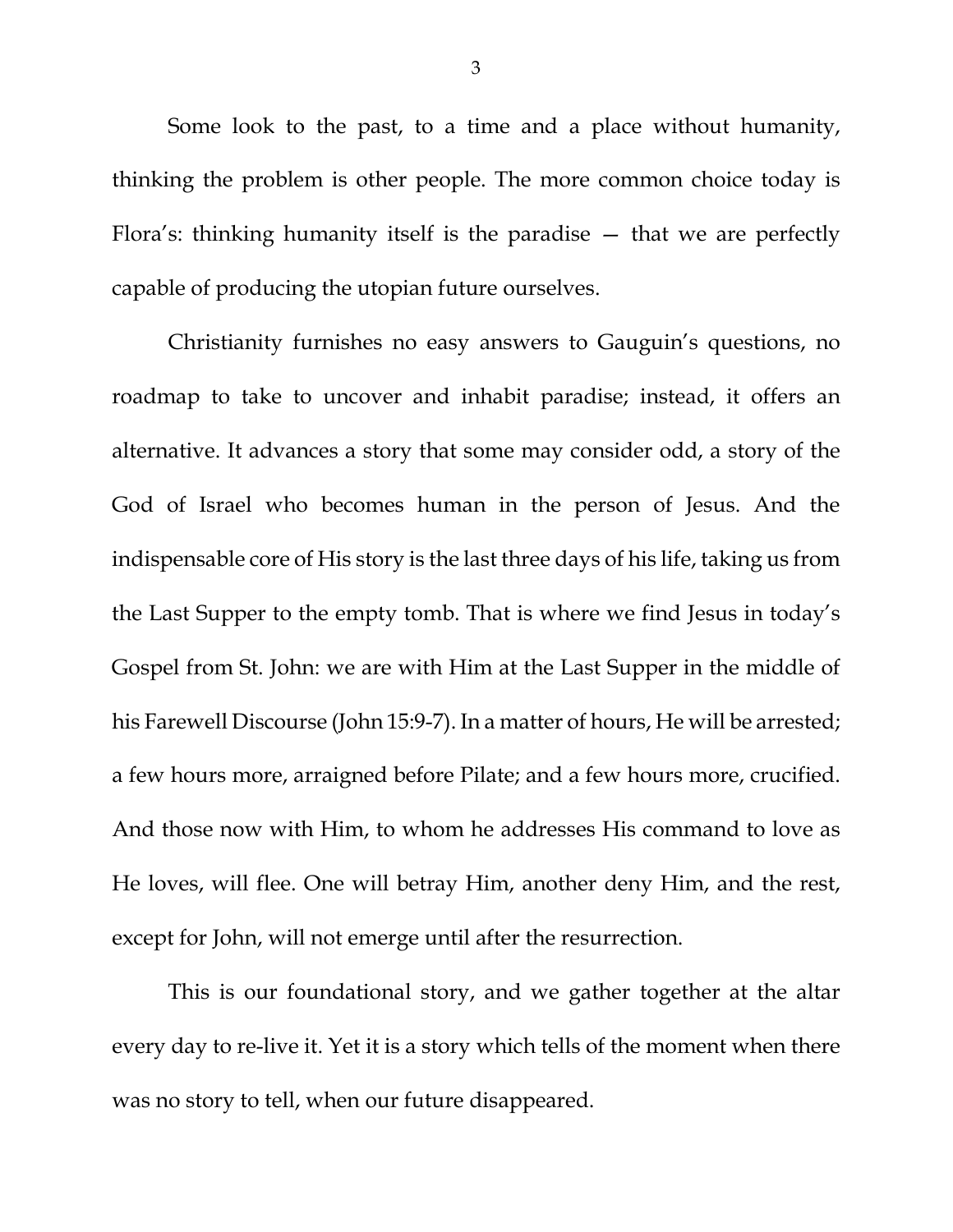We gather as a community around the altar and remember the night that the community disintegrated: our founding story is of the collapse of any story at all, and our community looks back to when it fell apart.

I said that some may consider the story of Christianity to be odd. Is it not odd that weekly, even daily, God returns us to a moment when we lost our certainty of what lay ahead, our certainty of entering into the paradise of the Kingdom where Jesus would reign, and justice, political and social, would be delivered by those closest to Him? That is what the disciples were waiting for; that is what they yearned for. Yet, hours later, they betrayed and abandoned Him.

Today, dear Sisters, five of you will enter the novitiate and one will make her first profession of vows. It is a day of celebration, love, and joy, when the whole of the future of your life now seems so certain. God has chosen you — chosen you to do magnificent things, as the Gospel tells us: to bear spiritual fruit in the world, and to intercede for it too, knowing that the Father hears you.

But the scriptures also tell us that every day of your religious life, even the best days like today, you will witness, confront, and live in this fragile moment of the disciples at the Last Supper: the moment of human weakness

4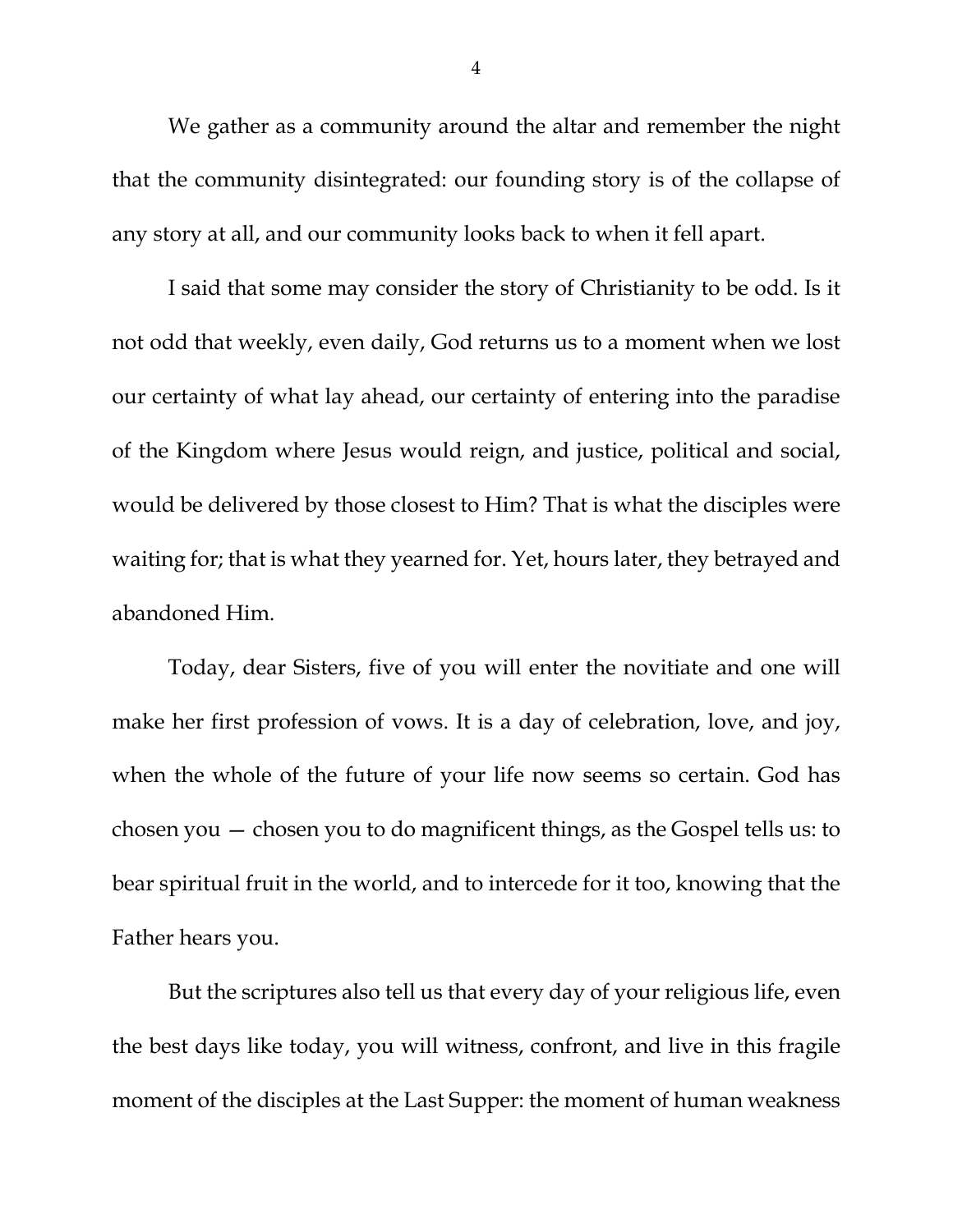and failure — not just in the scriptures, or in the Church today, or in the Sister next to you, but in your own life.

Today, and every day from now on, you are with the Lord — there, in that place, and He commands you: Remain in my love … even if trial and crucifixion may be only hours away. Love one another as I love you … even if they do not. Go and bear fruit that will remain … no matter the cost.

It cost St. Paul his freedom and eventually his life. Yet listen again to the instructions he speaks to his fellow disciples at Colossae: "Put on … heartfelt compassion, kindness, humility, gentleness, and patience, bearing with one another and forgiving one another; as the Lord has forgiven you, so you must also do" (Colossians 3:12-13). Paul wrote these words from prison. Even there in that darkness and seeming failure, he allowed the words of Christ to dwell richly in him.

This indwelling and imitation of the Incarnate Word is baptism's gift, and its growth is the particular work of Consecrated Religious, as St. John Paul II makes clear in his Apostolic Exhortation, *Vita Consecrata*: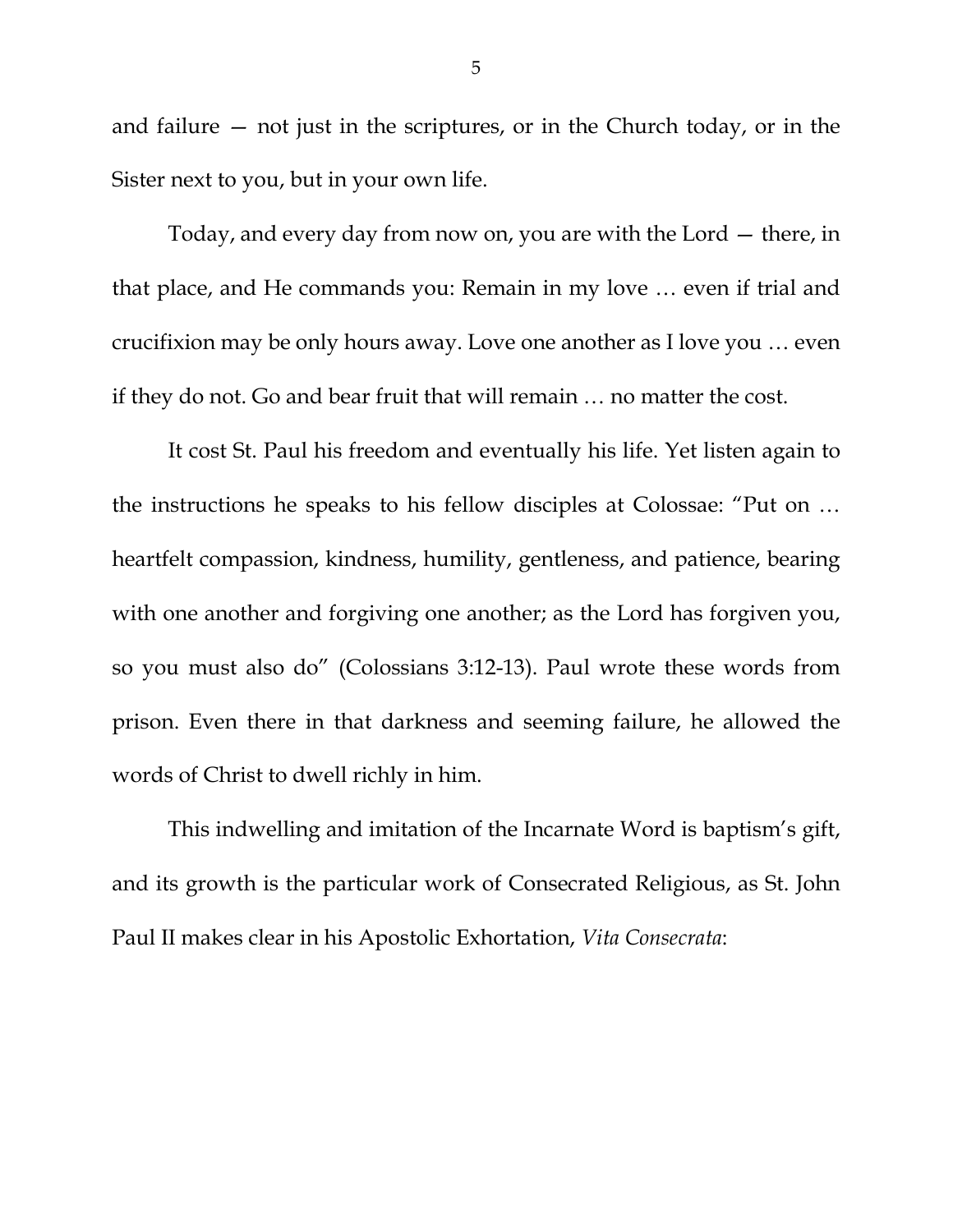*From the first centuries of the Church, men and women have felt called to imitate the Incarnate Word who took on the condition of a servant. They have sought to follow him by living in a particularly radical way…the demands flowing from baptismal participation in the Paschal Mystery of his Death and Resurrection. In this way, by becoming bearers of the Cross (staurophoroi), they have striven to become bearers of the Spirit (pneumatophoroi), authentically spiritual men and women, capable of endowing history with hidden fruitfulness by unceasing praise and intercession, by spiritual counsels and works of charity. (VC, 7)*

*Endowing history with hidden fruitfulness.* This is your task, and you accomplish it by praise, prayer, poverty, chastity, obedience, and, over all these, says St. Paul, love — the bond of perfection.

To live in this way, of course, is to prove there is another way, a way other than that of Gauguin and his grandmother. Your life will be fruitful, proving that you will discover paradise not in avoiding your own or others' humanity, nor in perfecting it yourself. Both of these approaches end in disappointment and despair. But your life, even if it be within hours of the cross, will be one of joy, because Jesus has given you His. And others will see you are a friend of God, one who remains in His love, and they will want that too.